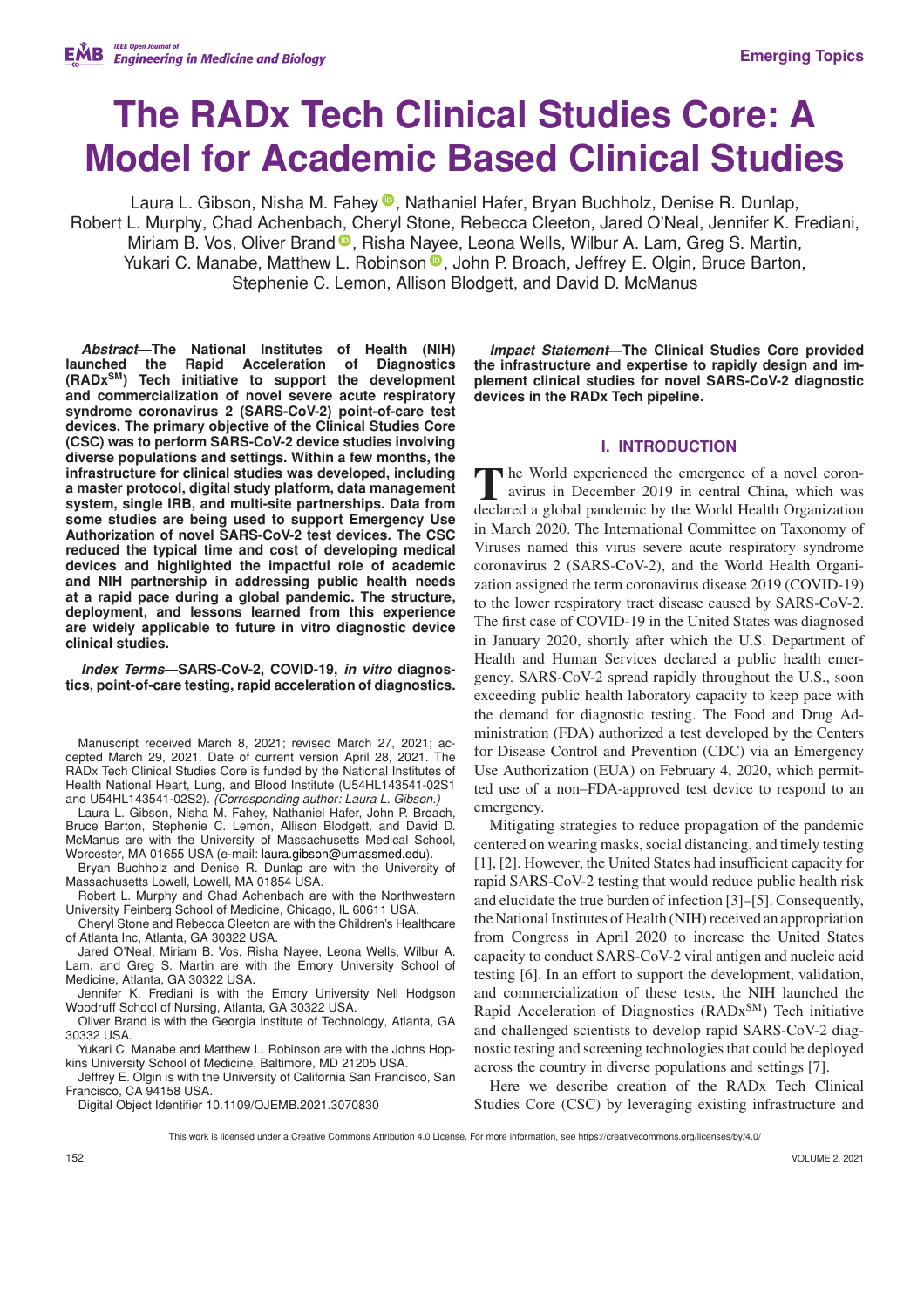multidisciplinary expertise from leading academic healthcare centers across the United States. We also illustrate the principles of team science and coordination that grounded our approach.

## **II. OBJECTIVES**

The primary objective of the CSC was to design and implement SARS-CoV-2 diagnostic device clinical studies involving diverse use-case populations and settings.

COVID-19 has affected segments of the U.S. population that have traditionally experienced disparities across a myriad of health conditions [8]–[10]. Priority populations for clinical studies were thus communities that have and will likely continue to experience a high burden of COVID-19, such as Native American/American Indian populations, African Americans, Latinx communities, certain Asian groups, and others who have borne a disproportionate share of the morbidity and mortality attributed to COVID-19 [10]–[16]. In addition, urban areas of the U.S. were hit hardest early in the pandemic, while more recently, rates of COVID-19 are increasing in many rural areas across the country [17], [18]. Regardless of geography or socio-economic status, those in congregate facilities such as nursing homes or prisons have experienced particularly high rates of COVID-19 mortality [16], [19], [20]. Inclusion of multiple research sites across the U.S. allowed the CSC to draw on the relationships between each institution and its local communities to maximize opportunities for study enrollment.

In addition, SARS-CoV-2 diagnostic technologies need to be rigorously evaluated not only for technical performance characteristics, but also in the context of "real-world" use. The entire testing workflow must be evaluated for its usability in the populations and settings for which it is intended. Moreover, a mechanism for reporting and disseminating test results need to be established for both individual and public health purposes. Providing these resources, the RADx Tech CSC highlights the impactful role of academic and NIH partnership in addressing public health needs at a rapid pace during a global pandemic. The structure, deployment, and lessons learned from this experience are widely applicable to future medical technology clinical studies.

## **III. APPROACH**

### *A. Existing Infrastructure*

First established in 2009 by NIH National Institute of Biomedical Imaging and Bioengineering (NIBIB) and now supported by multiple NIH Institutes and Offices lead by NIBIB, the Point-of-Care Technologies Research Network (POCTRN) was well-positioned to apply its mission to drive the development of point-of-care diagnostics in the context of the SARS-CoV-2 pandemic [21]. The RADx Tech CSC was developed by the Center for Advancing Point of Care Technologies (CAPCaT) in Heart, Lung, Blood, and Sleep Diseases, a POCTRN technology hub and an offshoot of a highly successful medical product incubator, the Massachusetts Medical Device Development Center (M2D2) at the University of Massachusetts Lowell (UML) and Medical School (UMMS) campuses [22]. Similarly pivoting from their respective areas of focus, other POCTRN centers at Northwestern (NU), Emory (EU), and Johns Hopkins (JHU) Universities were integral to CSC development and clinical study implementation. The Center for Innovation in Point-of-Care Technologies for HIV/AIDS at Northwestern University (C-THAN) provides expertise and support for development of diagnostic devices and assays used to screen, diagnose, and monitor HIV and its associated co-morbidities including viral hepatitis, tuberculosis, and cancers. While its network includes seven African academic partners, C-THAN has pivoted for RADx Tech to focus on Chicago with domestic partners Howard Brown Health Center and ACCESS Community Network. The Johns Hopkins Center for POC Technologies Research for Sexually Transmitted Diseases provided expertise developing sexually transmitted infections in vitro diagnostic devices from proof-ofconcept to clinical performance evaluation (see Robinson et al, Clinical Review Committee in this issue). The Atlanta Center for Microsystems Engineered Point-of-Care Technologies (ACME POCT) is a disease-agnostic inter-institutional entity spanning Emory University, Georgia Institute of Technology, and Children's Healthcare of Atlanta that focuses on the development and translation of microsystems-engineered technologies, and brought its unique combination of clinical and technical expertise to SARS-CoV-2 diagnostics. The NIH National Heart, Lung, and Blood Institute (NHLBI) provided oversight and funding for infrastructure, operations, and partnerships needed by the CSC to perform all clinical studies (U54HL143541-02S1 and U54HL143541-02S2).

## *B. New Design*

Applications for individual novel devices for SARS-CoV-2 detection progressed through the RADx Tech pipeline as described in other articles in this special issue, which included resources through the CSC to evaluate device performance and usability in prospective human studies. The CSC organizational framework consisted of two co-principal-investigators, an administrative team, and four other teams based on their roles in implementing clinical studies (Fig. 1). These teams were led by co-investigators with critical expertise in clinical study design, biostatistics, human subjects research, study logistics, and community engagement. Branding with the COVID-19 Test Us, COVID-19 Test Us Kids, and COVID-19 Test Us Bank names and logos provided consistent and recognizable signs of RADx Tech clinical studies.

The CSC **Study Design and Analysis** (**SDA**) **Team** developed the platform trial design in which multiple devices were studied in the context of a single disease in a perpetual manner. Because devices were ready for prospective clinical studies at different times and the duration of their studies may vary, this study design allowed devices to enter the platform at any time, and similarly to leave at any time upon successful completion of enrollment or for unsuccessful results identified on interim analysis. Use of a master protocol and consent, standard templates, and device and site-specific modular amendments provided flexibility to test a variety of technologies designed for multiple environments (e.g., self-administered test at home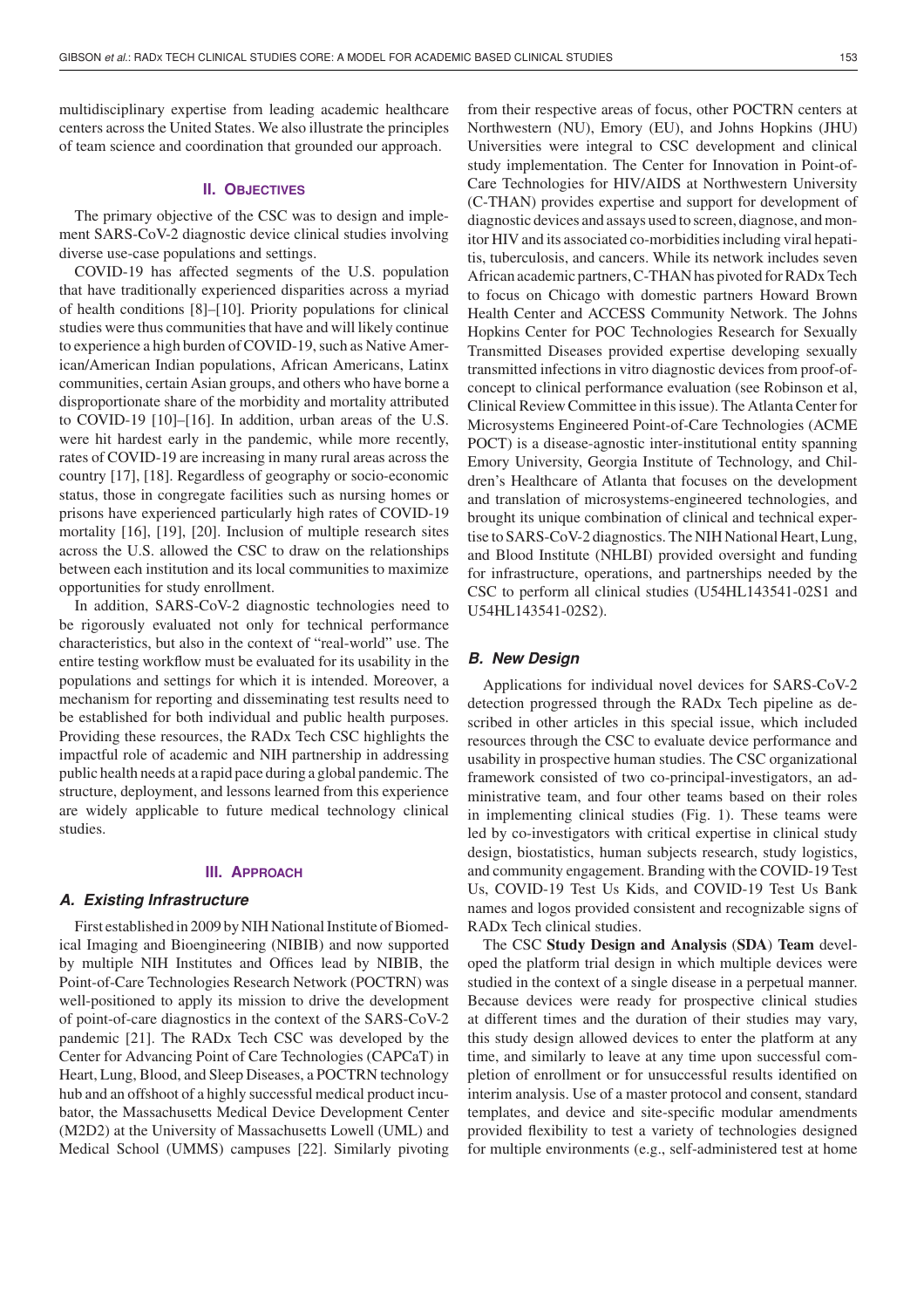

Fig. 1. Clinical studies core organizational structure.

or clinician-administered point-of-care test in a medical office or skilled nursing facility), and allowed rapid Institutional Review Board (IRB) review and standardization across studies [23]. Throughout and at the end of device studies, the SDA Team monitored enrollment goals, data integrity, and device performance in real time. In addition, an independent Data and Safety Monitoring Board (DSMB) established by NHLBI had oversight of the device studies seeking EUA from the FDA, and met at least monthly to examine participant enrollment and safety, device performance, and provide recommendations to the NHLBI. The SDA Team generated detailed study reports for review by CSC leadership, the NIH, and DSMB based on datasets within the digital platform. They also harmonized these datasets for submission to the NIH COVID-19 RADx Data Hub, a centralized repository and analytical toolkit for de-identified SARS-CoV-2 testing data available to researchers (https://test.radx-hub.nih.gov/home).

All RADx Tech COVID-19 Test Us, Test Us Kids, and Test Us Bank studies were executed entirely through the NIH-supported Eureka **digital study platform** developed at the University of California San Francisco (UCSF) as a resource for mobile health research. The Eureka platform was selected based on its track record of conducting a variety of digital studies (currently 40 studies engaging over 400000 participants) and rapidly deploying a fully digital study within weeks. Rather than build a new mobile app for each study, participant-tested workflows are used to customize study activities that can be dynamically updated to the Eureka mobile app. Moreover, the Eureka team that runs the platform has expertise in the design and implementation of digital studies, which was leveraged for the rapid cycle deployment required for CSC device studies. The platform is available as a web-based interface and a mobile app (iOS and Android), is HIPAA compliant, runs on Amazon Web Services (AWS), and provides for scalability, redundancy, security, and data integrity. For CSC projects, participants engaged with Eureka to assess eligibility for a device study, provide consent, and complete digital surveys. An initial survey contained questions about demographics, substance use, medical conditions, and COVID-19 experience including infection history, symptoms, treatment, and vaccination status. After samples were collected, a second survey asked about result interpretation and device usability. All study steps within Eureka were supported by a messaging system utilizing email, SMS, and/or push notification. Research staff managed their site participants through a secure study management portal, including a collection of triggerable digital case report forms that open and close with time windows used to enter device test results and other participant-specific data.

The CSC workflow (Fig. 2) began with a 2-step intake process focused on understanding the regulatory goals and timeline of the company and the intended use and technical aspects of the device. Multi-party contracting proceeded in parallel. Based on this assessment, the writing team met daily to create device-specific protocols with the overall objective to test the performance (as positive percent agreement and negative percent agreement), usability, feasibility, and safety of the device. Every protocol included a comparator SARS-CoV-2 assay (performed via partnership with Quest Diagnostics in Marlborough, MA or a local site CLIA certified reference laboratory) and fulfilled other requirements for FDA EUA. Protocol development was a collaborative process with engagement from sponsors, the Eureka build team that customized workflows for each device study, regulatory consultants, NHLBI Program Officers, the DSMB, and study sites. Linked but discrete device and site protocol modules separated consistent from variable content thus streamlining review and modification, and allowed flexible site recruitment strategies appropriate for local testing demand and practices. Embedded in this process, the CSC **Ethics and Human Subjects Oversight (EHSO) Team** ensured that all study documents were written according to regulations for the conduct of human subjects research, advised on best practices, addressed any ethical challenges, and performed pre-review before submission to the IRB. The CSC single IRB was based at UMMS with reliance agreements with affiliate research center IRBs managed by the EHSO Team.

Study protocols, materials, and Eureka content were also developed with leadership and guidance from the **Community Health Equity and Engagement (CHEE) Team**, which was created so that novel SARS-CoV-2 tests would have a strong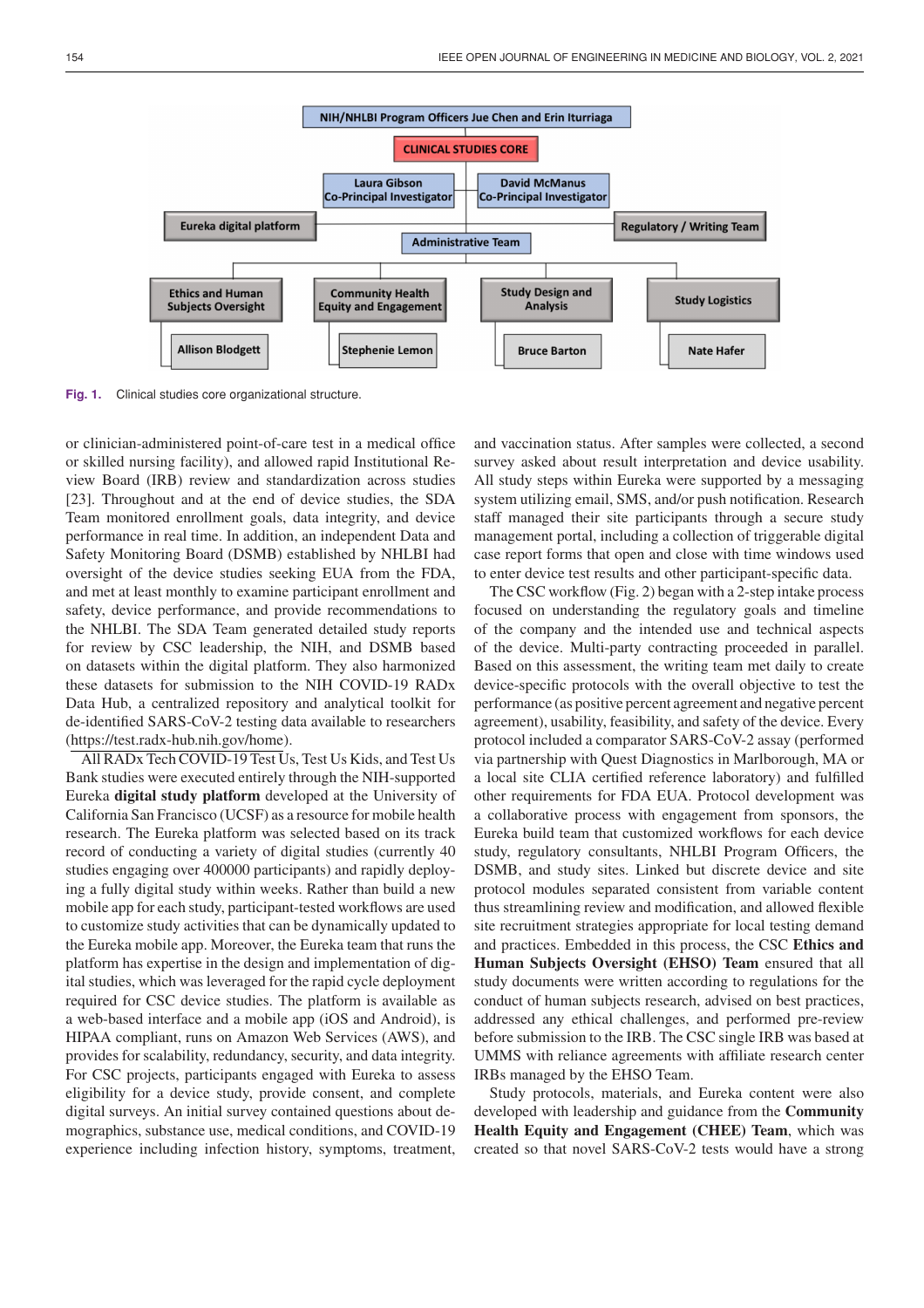

**Fig. 2.** Clinical studies core project workflow.

likelihood of usability and acceptability across diverse populations and settings throughout the United States. The CHEE Team ensured CSC commitment to diversity, inclusivity, and patientcentered research. Given its broad charge, the CHEE Team assembled a two-fold approach that included six faculty members from the University of Massachusetts Schools of Medicine and Nursing who have scientific and/or clinical expertise working with CSC priority populations and settings as well as health equity and community engagement more generally. Activities lead by the CHEE Team included reviewing all CSC study documents for appropriate literacy levels, measures, and materials, developing a culturally representative website, outreach, and recruitment tools, making all participant interfaces available in both English and Spanish, and creating dissemination resources for CSC study participants.

In parallel with development of study protocols, the **Study Logistics Team** managed all aspects of study preparation and implementation. CSC device studies were conducted in partnership with a robust network of research sites, thus ensuring ethnically, geographically, and economically diverse study cohorts. The academic centers of POCTRN – UMMS, Northwestern, Johns Hopkins, and Emory Universities – each conduct research at a variety of sub-sites. In addition, the Agency for Healthcare Research and Quality-affiliated Practice-Based Research Network (PBRN) includes groups of primary care practices and clinicians who collaborate to conduct applied research projects and quality improvement initiatives, and to translate evidence into practice in order to address local urban and rural community health challenges. PBRNs span the country and largely serve populations that experience health disparities, including racial and ethnic minority populations. In particular, Oregon Rural Practice-Based Research Network, Kansas Patients and Providers Engaged in Prevention Research, Iowa Research Network, and the Southeast Regional Clinicians' Network / Morehouse School of Medicine collaborated with the CSC as study sites. The Logistics Team established necessary legal agreements between UMMS and research centers, followed by extensive site onboarding that included review of standard operating procedures and training on the Eureka platform. They tracked and ensured timely shipping and receiving of devices, created research staff workflows for participant enrollment and sample collection, interfaced with sites on study implementation, and supported many other activities critical to the successful completion of device studies.

# *C. Clinical Studies*

While most clinical studies were designed to support EUA for novel SARS-CoV-2 diagnostic devices based on FDA requirements, the CSC is also pursuing other types of studies.

To support future research, a curated biorepository called COVID-19 Test Us Bank is being launched at JHU and UMMS

to store and catalogue clinical samples obtained from participants who also complete the digital survey. For example, details about vaccination status, COVID-19 treatment, and SARS-CoV-2 infection history of Test Us Bank sample donors would be valuable for understanding infectivity or transmission of viral variants in these populations. This biorepository will offer value to SARS-CoV-2 investigators and RADx Tech-supported companies looking to use banked specimens for EUA.

The CSC also launched a study to support development of a novel approach to SARS-CoV-2 home testing called COVID-19 Test at Home. The study evaluated the feasibility of home testing by pairing an application created by the software developer CareEvolution and the QuickVue SARS Antigen Test developed by the diagnostics manufacturer Quidel. The app is intended to instruct participants on appropriate use of the test and facilitate correct interpretation of results by allowing participants to upload smartphone images of the test strips to the CSC database, thereby simulating an approach that might be used by a healthcare system or public health office to track results. The findings of this study may inform development of digital platforms to support clinical and research programs for SARS-CoV-2 population-based home testing.

#### **IV. LESSONS LEARNED**

The CSC encountered many challenges and opportunities for innovation. The salient lessons learned are summarized in Table I. Given the rapid timeline, the infrastructure and operations framework for the CSC itself were developed simultaneously with clinical study protocols and collaborations with study sites. Moreover, critical elements common to all functional areas included communication and coordination across CSC and external teams. Regular and often concurrent multidisciplinary meetings spanning 7 days a week were required of the CSC teams and staff, the Eureka team, NHLBI Program Officers, and device companies. A central accessible document repository allowed secure sharing according to roles and needs. Balancing comprehensiveness with speed was a daily endeavor and guided all decisions as advancement and redirection occurred in parallel, and progress was made iteratively based on accumulating knowledge and experience. At the same time, SARS-CoV-2 national priorities, governmental agency guidelines on sampling and testing strategies, COVID-19 clinical management, and understanding of SARS-CoV-2 pathogenesis (e.g., viral dynamics or emergence of viral variants) were co-evolving with RADx Tech and the CSC, which added multi-faceted complexity.While keeping their focus on ending the SARS-CoV-2 pandemic, CSC members together developed a culture of mutual respect, patience, support, and professionalism that has persisted over the course of RADx Tech clinical studies.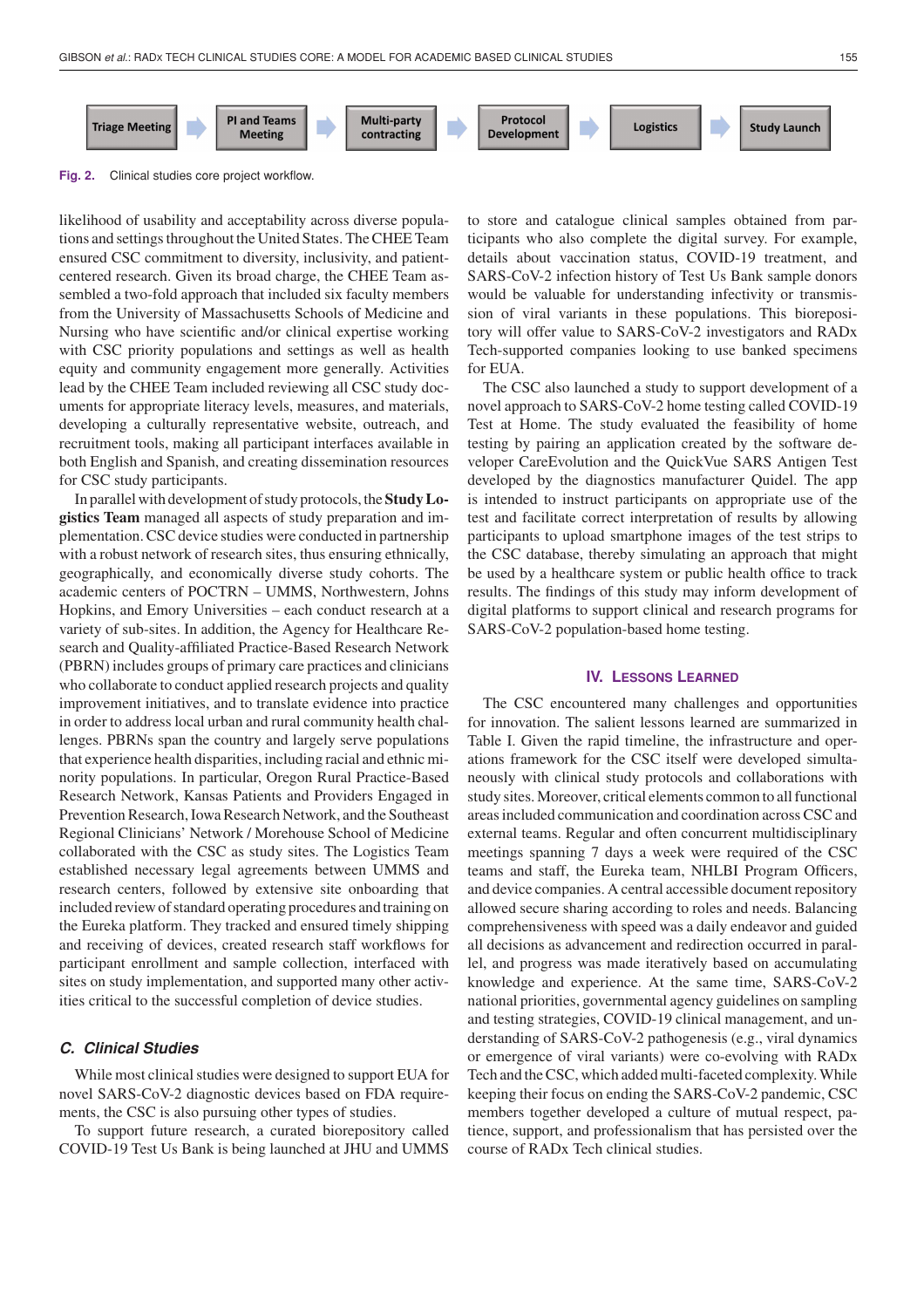| <b>TABLE I</b>                               |
|----------------------------------------------|
| <b>CLINICAL STUDIES CORE LESSONS LEARNED</b> |

Maintain a balance between comprehensiveness and speed to guide all decisions

Utilize unexpected change and unpredictability to drive new approaches and enhance efficiency

- Develop infrastructure, operation, clinical study protocols, and collaborations with study sites simultaneously
- Make iterative progress based on accumulation of knowledge and experience

| Leverage existing resources and partner with ongoing |  |  |
|------------------------------------------------------|--|--|
| initiatives                                          |  |  |

- Conduct regular multidisciplinary meetings to enhance internal and external communication
- Create a central accessible document repository for secure sharing according to roles and needs

Foster a culture of mutual respect, patience, support, and professionalism

Our teams learned to expect change, at times by the hour, and this unpredictability drove new approaches and higher levels of efficiency. Leveraging existing resources and partnering with ongoing initiatives were often the most effective. For example, the Commonwealth of Massachusetts created the "Stop the Spread" (STS) program to provide low barrier, free of cost, and easy to access SARS-CoV-2 testing to all state residents [\(https://www.mass.gov/info-details/stop-the-spread\)](https://www.mass.gov/info-details/stop-the-spread). As the largest healthcare provider in central MA, the UMass Memorial Healthcare (UMMHC) system joined STS to host and staff community testing events in neighborhoods throughout Worcester, MA. Based at UMMS on the medical center campus, the CSC partnered with UMMHC to stage clinical study recruitment stations at community events. Attendees could receive their SARS-CoV-2 test as part of the event or by enrolling in a device study. Similar recruitment strategies were undertaken at the clinical research center, ambulatory clinics, and inpatient units at the medical center. Tasked with accommodating a variety of novel devices, anticipating technical needs (including sufficient power sources at a myriad of outdoor community event settings), and ensuring appropriate sample transport, the Logistics Team and research coordinators were vital contributors to study operations.

While existing resources were particularly useful, the relentless pandemic and the increasing demand for testing and other SARS-CoV-2 research required anticipating needs and creating new assets. For example, the standardized digital survey questions in Eureka for study participants required not only updating but also alignment with the NIH COVID-19 RADx Data Hub. Questions about vaccination and treatments were recently added to the survey to reflect trends in COVID-19 prevention and clinical management.

# **V. CONCLUSION**

The RADx Tech Clinical Studies Core was charged with testing SARS-CoV-2 diagnostic technologies in the diverse populations and settings in which they would be used. Within only a few months, the infrastructure for these studies was developed, including a platform study design with single IRB and standard documents, a digital study platform and data management system, mechanisms for community engagement, and multi-site collaboration. As part of the NIH RADx Tech initiative, the Clinical Studies Core reduced the typical time and cost of developing medical devices, and highlighted the impactful role of academic and NIH partnership in addressing public health needs at a rapid pace during a global pandemic [24]. The structure, deployment, and lessons learned from this experience are widely applicable to future in vitro diagnostic device clinical studies.

## **NOTE**

The views expressed in this manuscript are those of the authors and do not necessarily represent the views of the National Institute of Biomedical Imaging and Bioengineering; the National Heart, Lung, and Blood Institute; the National Institutes of Health, or the U.S. Department of Health and Human Services.

### **ACKNOWLEDGMENT**

The authors would like to thank NHLBI Program Officers Erin Iturriaga and Jue Chen, NIBIB Program Officer Bill Heetderks, the UMMS Center for Clinical and Translational Science, and all CSC staff members.

#### **REFERENCES**

- [1] P. G. Walker *et al.*, "The global impact of COVID-19 and strategies for mitigation and suppression," *Imp. Coll. COVID-19 Response Team*, 2020.
- [2] F. Neil M *et al.*, "Impact of non-pharmaceutical interventions (NPIs) to reduce COVID-19 mortality and healthcare demand," *Imp. Coll. COVID-19 Response Team*, 2020.
- [3] C. R. Butler, S. P. Y. Wong, A. G. Wightman, and A. M. O'Hare, "US clinicians' experiences and perspectives on resource limitation and patient care during the COVID-19 pandemic," *JAMA Netw. Open*, vol. 3, no. 11, 2020, Art. no. e2027315.
- [4] J. Hadaya, M. Schumm, and E. H. Livingston, "Testing individuals for coronavirus disease 2019 (COVID-19)," *JAMA*, vol. 323, no. 19, p. 1981, 2020.
- [5] M. P. Cheng *et al.*, "Diagnostic testing for severe acute respiratory syndrome-related coronavirus 2: A narrative review," *Ann. Int. Med.*, vol. 172, no. 11, pp. 726–734, 2020.
- [6] F. Collins, "Rising to the COVID-19 challenge: Rapid acceleration of diagnostics (RADx) – NIH director's blog," *NIH Director's Blog*, 2020. Accessed: Nov. 11, 2020. [Online]. Available: [https://directorsblog.nih.gov/2020/04/29/rising-to-the-covid-19](https://directorsblog.nih.gov/2020/04/29/rising-to-the-covid-19-challenge-rapid-acceleration-of-diagnostics-radx) challenge-rapid-acceleration-of-diagnostics-radx
- [7] B. J. Tromberg *et al.*, "Rapid scaling up of covid-19 diagnostic testing in the United States — The NIH RADx initiative," *N. Engl. J. Med.*, vol. 383, no. 11, pp. 1071–1077, 2020.
- [8] C. T. Laurencin, and A. McClinton, "The COVID-19 pandemic: A call to action to identify and address racial and ethnic disparities," *J. Racial Ethn. Heal. Disparities*, vol. 7, no. 3, pp. 398–402, 2020.
- [9] K. Khunti, A. K. Singh, M. Pareek, and W. Hanif, "Is ethnicity linked to incidence or outcomes of Covid-19?," *BMJ*, vol. 369, 2020.
- [10] T. Poteat, G. A. Millett, L. E. Nelson, and C. Beyrer, "Understanding COVID-19 risks and vulnerabilities among black communities in America: The lethal force of syndemics," *Ann. Epidemiol.*, vol. 47, pp. 1–3, 2020.